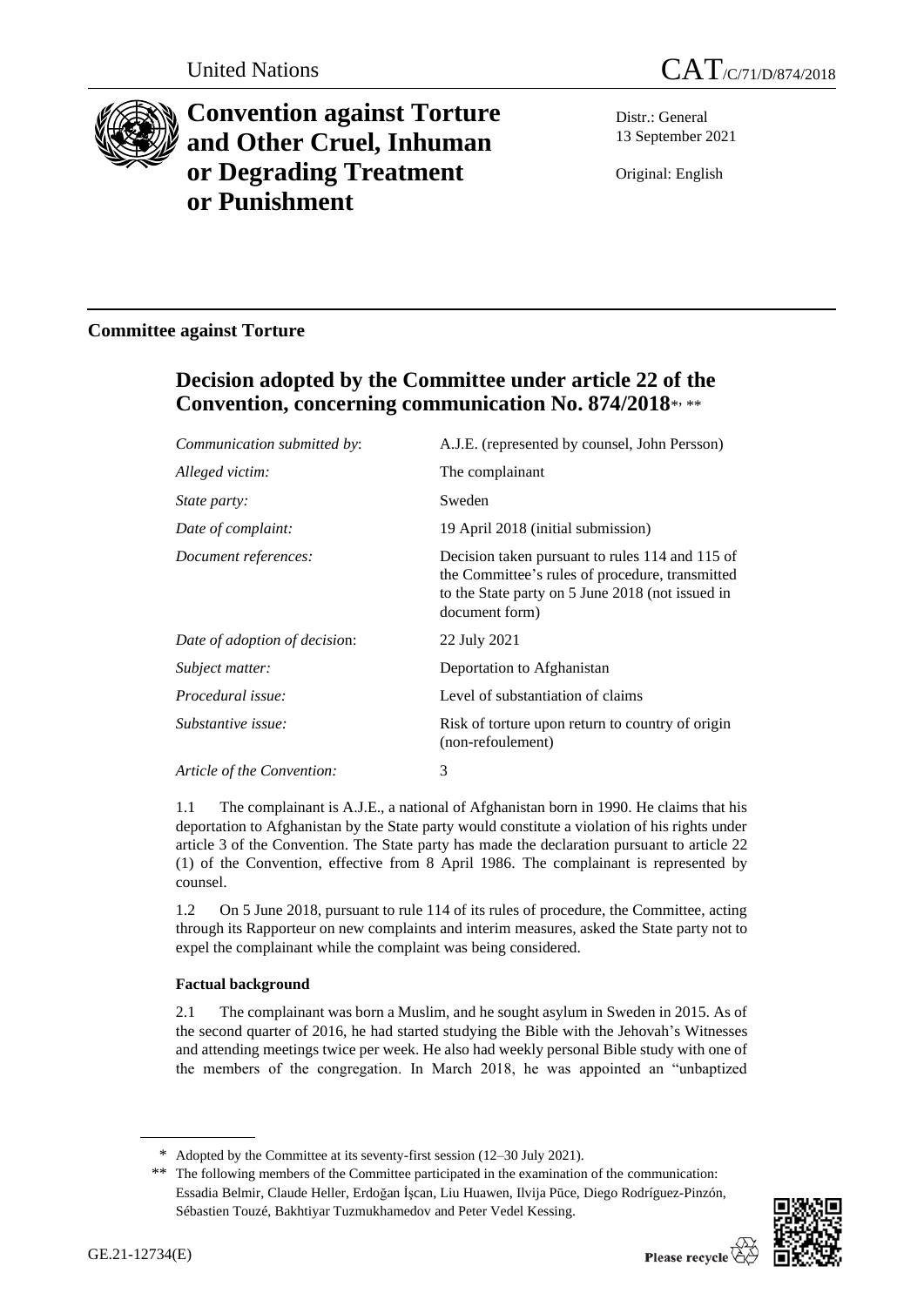publisher". That title is given to active members who go from door to door to preach the principles of the Jehovah's Witnesses.<sup>1</sup> In October 2018, the complainant was baptized.

2.2 In his first application for asylum, the complainant stated that he was of Hazara ethnicity and had been living in Herat before leaving Afghanistan. He claimed that he had left Afghanistan because of a threat to his life from private individuals. The Swedish Migration Agency found his claims to be vague and lacking in credibility.<sup>2</sup> The complainant also claimed that he would be at risk of persecution by the authorities and the Taliban, because of his conversion to Christianity in Sweden. The Agency found that the complainant had provided a vague account as to the reasons why he had decided to convert and found that his conversion was not a genuine conversion based on religious convictions. The Agency denied the complainant's application for asylum on 31 July 2017.

2.3 The complainant's appeal to the Migration Court was rejected on 5 December 2017. On 28 January 2018, the Migration Court of Appeal refused leave to appeal and the decision to expel the complainant became final and non-appealable.

2.4 On 23 February 2018, the complainant submitted an application to the Swedish Migration Agency for a residence permit pursuant to chapter 12, section 18, of the Aliens Act, or a re-examination of the issue of a residence permit pursuant to chapter 12, section 19, of the Act, citing impediments to the enforcement of the expulsion order. In the application, the complainant provided further information on his conversion and the extent of his participation in the Jehovah's Witnesses congregation. He claimed that everyone in Afghanistan was aware of his conversion and that he had received a threatening letter from the Taliban. The Agency found that the claims related to the complainant's conversion had already been considered and could not be seen as new circumstances. It did however consider as new information the claim that knowledge had spread in Afghanistan about the complainant's conversion and the letter from Taliban. The Agency, however, found that the copy of the letter, and not the original, had been submitted and that, because images of documents could be easily manipulated, its probative value was low. The complainant did not provide any information about how the Taliban found out about his conversion. The application was rejected by the Migration on 20 March 2018.

2.5 The complainant appealed to the Migration Court presenting additional information about his having been approved as a preacher in the Jehovah's Witnesses community. He claimed that he was actively visiting people from door to door and preaching in public places. He claimed that knowledge of his preaching has spread among the Muslim community in Sweden, which had put him at risk. Such information could reach Afghanistan and expose him to persecution there. The author claims that he intended to continue his activities irrespective of where he was. He enclosed a letter from a member of his congregation who confirmed the sincerity of his beliefs. The Court considered the new information regarding his conversion to be a supplement to what had already been assessed in the asylum proceedings, which could therefore not be regarded as new circumstances that would have warranted a new assessment. On 6 April 2018, the Court upheld the decision of the Swedish Migration Agency of 31 July 2017, rejecting the complainant's appeal. The complainant's application for leave to appeal was rejected by the Migration Court of Appeal on 27 April 2018.

#### **Complaint**

3.1 The complainant claims that his deportation to Afghanistan would expose him to a personal, real and foreseeable risk of torture, persecution or death because of his conversion

<sup>&</sup>lt;sup>1</sup> The complainant claims that the title "unbaptised publisher" is only given to active and strong believers. He has submitted with the communication a statement from his representative, who is his teacher in the congregation, stating that the complainant is completely honest, sincere and convinced in his Christian faith and beliefs.

<sup>&</sup>lt;sup>2</sup> The complainant alleged that his sister and two persons of Pashto ethnicity were kidnapped by the Taliban. The complainant's sister was subsequently released, however, at the moment of release, the two other persons kidnapped by the Taliban were killed. The complainant claimed that he was at risk of being killed as an act of revenge by relatives of those persons.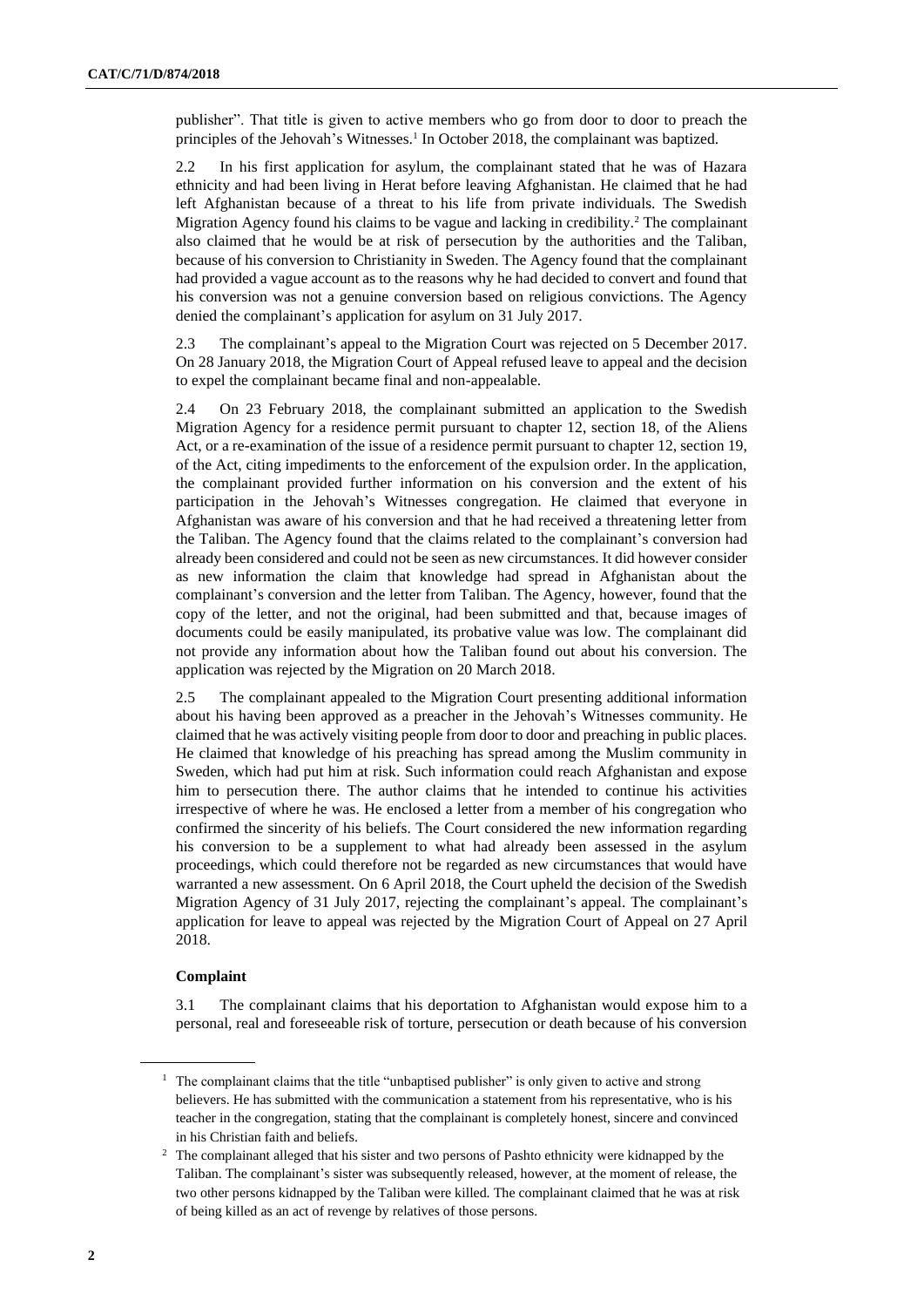to Christianity, taking into consideration the present situation of Christian minorities in Afghanistan. In support of his claims, he refers to country reports stating that religious minorities face discrimination and sometimes persecution in Afghanistan. He refers to reports by the Home Office of the United Kingdom of Great Britain and Northern Ireland, in which it is stated that: "Given the Afghan State's position on apostasy, Christian converts will not be able to access sufficient protection anywhere in Afghanistan and internal relocation should not be relied upon. Christian converts should therefore be granted asylum unless, exceptionally, there is clear evidence why a particular individual would not be at risk."<sup>3</sup> The complainant notes that he has converted, that he is an active publisher and that those facts are already public knowledge in the community where he lives. He preaches from door to door, including to fellow Afghans, which poses a risk to his safety, and the news about his conversion may already have reached Afghanistan.

3.2 The complainant notes that, as a Jehovah's Witness, preaching or proselytizing is at the core of his Christian faith. He claims that, even if he were to exercise discretion when preaching, such an essential part of his faith would inevitably lead to his public identification as a Christian and increase his risk of facing persecution or ill-treatment. He notes that, according to a report by the Office of the United Nations High Commissioner for Refugees (UNHCR), public opinion is hostile towards individuals or organizations that proselytize.<sup>4</sup> He also notes that, according to UNHCR, persons accused of proselytizing have reportedly been arrested and detained.

3.3 The complainant submits that the State party has failed to consider his claims concerning proselytizing in substance. He claims that, in his application for asylum, he mentioned that he was going to church. The State considered that information to be insufficient. His public counsel did not investigate further as to what extent the complainant had converted. The outcome of the proceedings would have been different if the extent of his involvement with the congregation had been made clear at an early stage.

#### **State party's observations on admissibility and the merits**

4.1 By note verbale of 26 April 2019, the State party submitted its observations on the admissibility and the merits of the communication. It submits that the communication should be declared inadmissible for failure to substantiate the claims, pursuant to article 22 (2) of the Convention and rule 113 (b) of the Committee's rules of procedure, because the complainant's assertion that he is at risk of being treated in a manner that would amount to a breach of article 3 of the Convention if returned to Afghanistan fails to rise to the minimum level of substantiation required for the purpose of admissibility.<sup>5</sup>

4.2 On the basis of the jurisprudence of the Committee, the State party argues that, to determine whether the forced return of the complainant to Afghanistan would constitute a breach of article 3 of the Convention, the relevant considerations are the general human rights situation in Afghanistan and the personal, foreseeable and real risk of the complainant being subjected to torture, following his return there; the existence of a consistent pattern of gross, flagrant or mass violations of human rights in a country does not as such constitute sufficient grounds for determining that a particular person would be at risk of being subjected to torture upon his or her return to that country.<sup>6</sup>

4.3 The State party submits that the burden of proof in cases such as the present one rests with the complainant, who must present an arguable case establishing that he runs a foreseeable, present, personal and real risk of being subjected to torture. In addition, the risk of torture must be assessed on grounds that go beyond mere theory or suspicion. Although

<sup>&</sup>lt;sup>3</sup> United Kingdom, Home Office, "Operational guidance note: Afghanistan", June 2013.

<sup>4</sup> Office of the United Nations High Commissioner for Refugees, "Eligibility guidelines for assessing the international protection needs of asylum seekers from Afghanistan", 17 December 2010.

<sup>5</sup> *H.I.A. v. Sweden*, (CAT/C/30/D/216/2002), para. 6.2.

<sup>6</sup> *E.J.V.M. v. Sweden*, (CAT/C/31/D/213/2002), para. 8.3; and, for a more recent reference, *A.B. v. Sweden*, (CAT/C/54/D/539/2013), para. 7.3.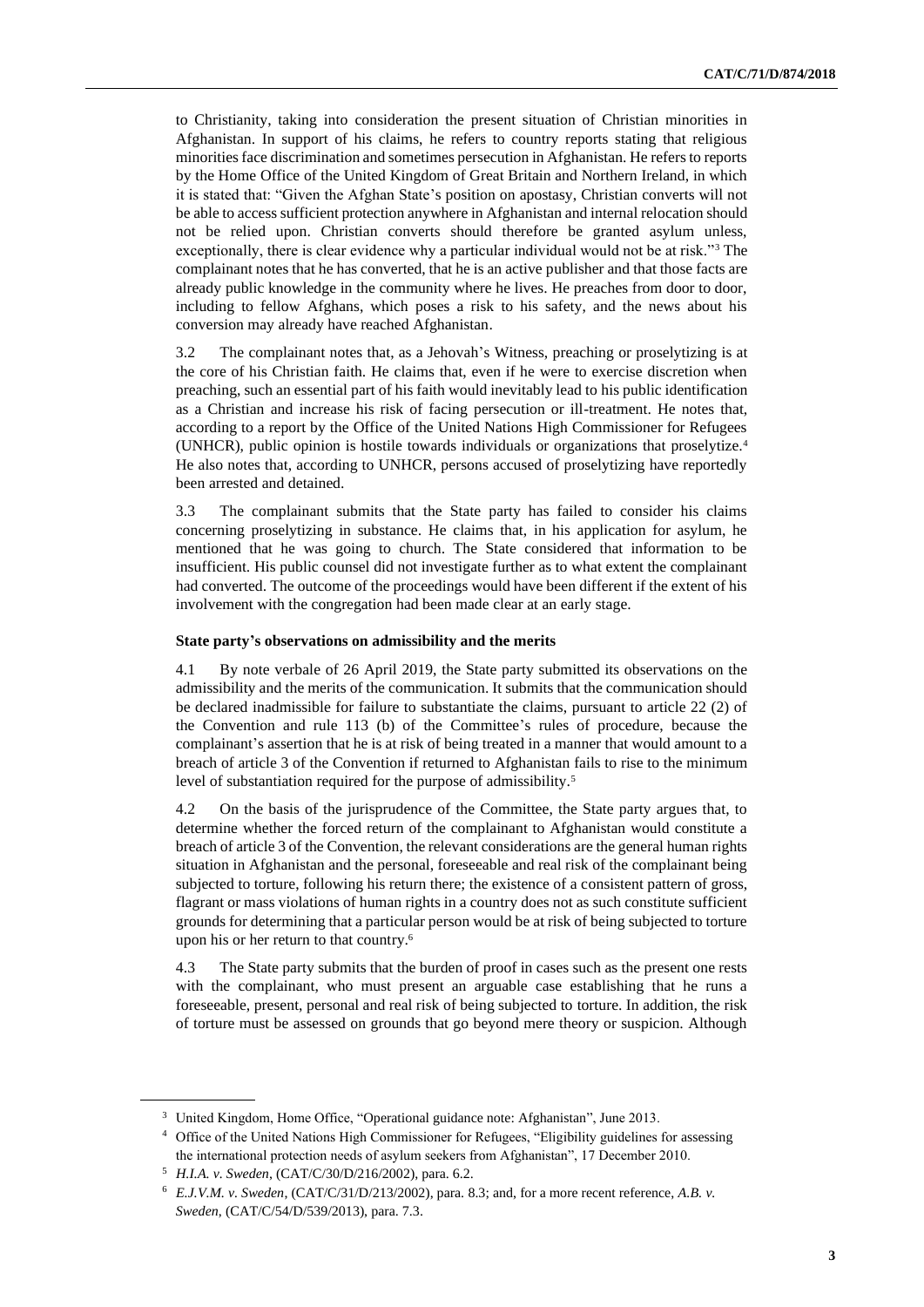the risk does not have to meet the test of being highly probable, it must be personal and present.<sup>7</sup>

4.4 Regarding the general human rights situation in Afghanistan, the State party clarifies that the complainant has not invoked it as grounds for protection. The State party nevertheless asserts that the situation there has not been deemed such that there is a general need to protect all asylum seekers, although it does not underestimate the concerns that may legitimately be expressed with respect to the human rights situation in Afghanistan.<sup>8</sup> In its assessment, the Committee must focus on the foreseeable consequences of the complainant's expulsion to Afghanistan in the light of his personal circumstances, just as the Swedish migration authorities did in their assessments of the present case.

4.5 The State party submits that the national authorities are in a very good position to assess the information submitted by an asylum seeker and to appraise the credibility of his or her statements and claims. The present communication has been thoroughly examined by both the Swedish Migration Agency and the Migration Court.

4.6 The State party submits that the complainant has had ample opportunity to explain the relevant facts and circumstances in support of his claim and to argue his case, orally as well as in writing, before the Swedish Migration Agency and before the Migration Court. On 2 February 2017, the Migration Agency conducted an extensive asylum investigation with the complainant that lasted over three hours. On 16 March 2017, the Agency conducted a complementary asylum investigation with the complainant that lasted over two hours. Furthermore, the Court held an oral hearing with the complainant on 6 November 2017. The investigations and the hearing were conducted in the presence of the public counsel and interpreters, and the complainant confirmed that he understood the advice of counsel and interpretations. The minutes from the investigations were subsequently communicated to the public counsel. Through his public counsel, the complainant was invited to scrutinize and submit written observations on the minutes from the interviews conducted and to make written submissions and appeals.

4.7 The State party holds that it must be considered that the Swedish Migration Agency and the Migration Court have had sufficient information, together with the facts and documentation in the case, to ensure that they had a solid basis for making a well-informed, transparent and reasonable risk assessment concerning the complainant's need for protection in Sweden.

4.8 The State party submits that, during the initial asylum proceedings, the complainant stated that he was a Shiite Muslim but had left Islam after having taken an interest in Christianity. The complainant also stated that he thought that it was important to belong to a religion in order to be part of society. He claimed that he had started to visit Jehovah's Witnesses assembly halls in Sweden twice per week and stated that he liked that particular religious community, because they advocated for peace, calm, generosity and justice. However, he did not consider himself to be a Christian, since he had not yet been baptised.

4.9 The Swedish Migration Agency initially held that the complainant's approach of not following all Islamic traditions and not sharing the values of Islam could not in itself demonstrate that he had left Islam based on a genuine religious conviction. Despite repeated questions posed by the Agency during the investigations to clarify his stated reasons for leaving Islam, the complainant's account was vague, lacking in detail and not reliable. The Agency noted that the complainant had not presented reliable information showing that he had indeed participated in such religious activities as he had stated. Furthermore, it found the complainant's account of the elements of Christianity that had made him change his faith to be vague. The Agency held that participation in church activities and religious rituals could

<sup>7</sup> *H.O. v. Sweden*, communication No. 178/2001, Views adopted on 13 November 2001, para. 13; *A.R. v. Netherlands*, (CAT/C/31/D/203/2002), para. 7.3; *Kalonzo v. Canada*, (CAT/C/48/D/343/2008), para. 9.3; and *X v. Denmark*, (CAT/C/53/D/458/2011), para. 9.3.

<sup>&</sup>lt;sup>8</sup> The State party cites numerous country information on Afghanistan by the European Asylum Support Office, the United Nations Assistance Mission in Afghanistan, the Department of State of the United States of America, the Home Office of the United Kingdom of Great Britain and Northern Ireland and the United States Commission on International Religious Freedom.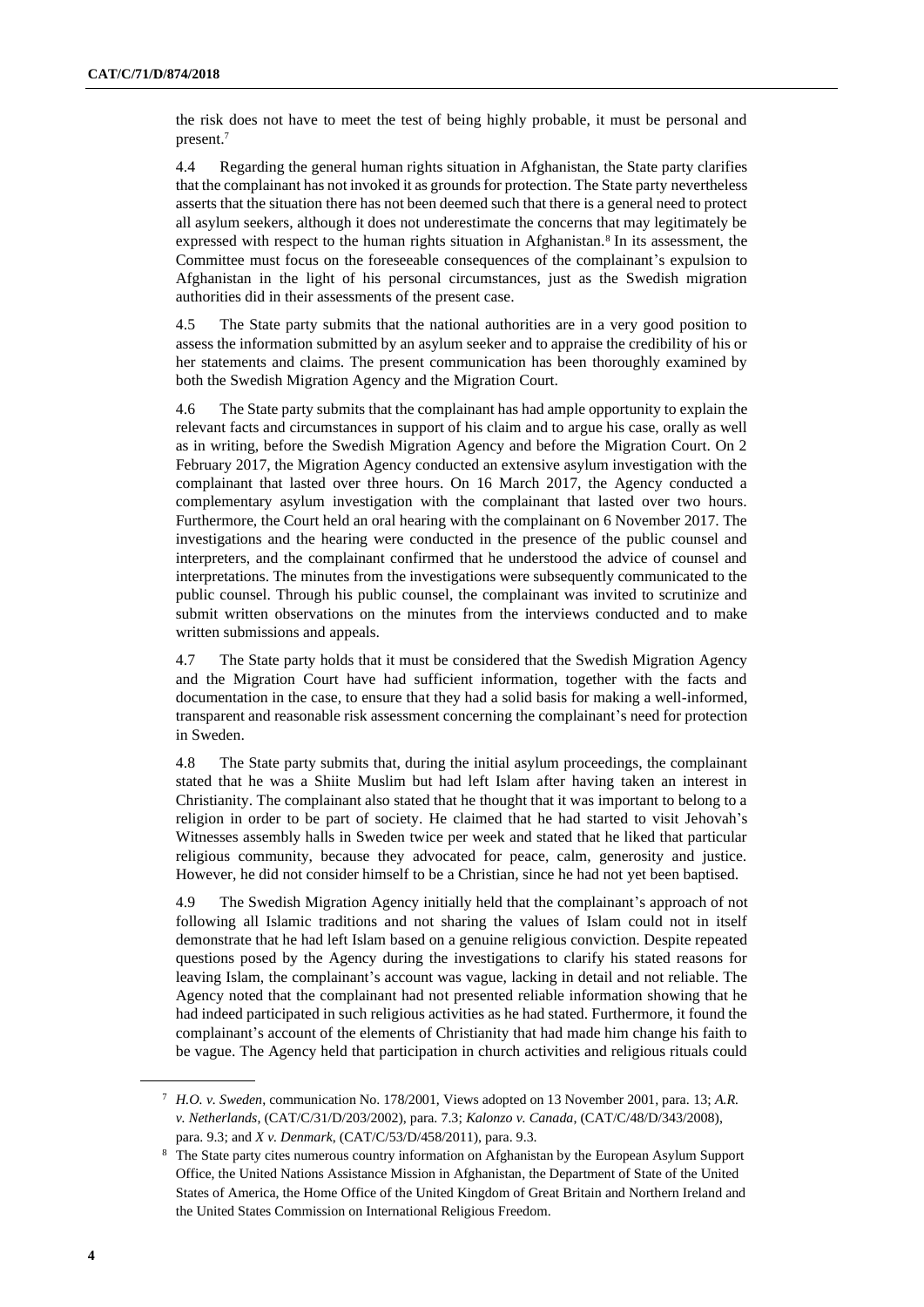not, in itself, reliably demonstrate a genuine religious conviction. The complainant was also deemed to lack knowledge of Christianity, even though he claimed to have read a lot about the religion and participated actively in the congregation since the end of 2015. The complainant was therefore not considered to have shown that he had left Islam and converted to Christianity out of a genuine religious conviction.

4.10 On appeal, the Migration Court noted that the complainant did not present any written documents in support of his claims and relied on his oral account. The Court considered, in accordance with guiding judgment MIG 2011:29 of the Migration Court of Appeal, that, in an assessment of whether an alien has plausibly demonstrated that his or her conversion from one religion to another is real, in the sense that it is based on a genuine and personal religious conviction, an overall assessment must be made of the circumstances in which the conversion took place and of whether the alien could be expected to live as a convert upon returning to his or her country of origin. If the conversion occurred after the alien left his or her home country, extra attention should be given to the question of credibility.

4.11 The Migration Court did not question the complainant's assertion that he had undertaken activities in the religious community. However, it found it remarkable that, despite that, he was only able to give vague replies lacking in detail about his conversion or his thoughts about the two religions. He had not arranged to be baptised and therefore did not fully regard himself as a believer. The Court did not find the complainant's conversion to be based on genuine belief and careful consideration. In view of that, the Court did not find it plausible that the complaint would, upon returning to his country of origin, live in such a way that would expose him to persecution. The Court found that no one was aware of the complainant's interest in another religion in his country of origin. The Court therefore agreed with the findings of the Swedish Migration Agency that the complainant had failed to plausibly demonstrate that his cited conversion to Christianity and alleged renunciation of Islam were based on a genuine conviction.

4.12 After the decision to expel the complainant had become final and non-appealable, he filed an application to be granted a new examination of the issue of a residence permit and cited impediments to the enforcement of the expulsion order. He stated that everyone in Afghanistan had been told about his conversion. He claimed that a friend of his, who had returned to Sweden from Mazar-e Sharif, Afghanistan, had contacted him to tell him that the Taliban were aware of his conversion and were looking for him. The complainant stated that, given that information spread easily in Afghanistan, his family was now aware of his conversion. He submitted a copy of a written document which he claimed to have received from the Taliban.

4.13 The State party clarifies that a new examination requires that the alien could not previously have cited the circumstances in question or that the alien shows a valid excuse for not having done so in the context of the initial examination. The expression "new circumstances" means that it cannot only be a matter of modifications or additions to the circumstances originally cited. The expression "can be assumed to constitute a lasting impediment to enforcement" means that it cannot be a matter of a more or less remote possibility that the circumstances cited constitute an impediment to enforcement. It must be considered that there are specific impediments to enforcement in the individual case. The migration authorities can neither re-examine a decision issued by a higher authority nor examine the accuracy of assessments made by a higher authority. The authorities can only consider new circumstances that have emerged in the case.

4.14 The Swedish Migration Agency noted that the complainant's cited conversion had already been examined during the initial asylum proceedings. It was therefore not possible to examine it again. However, the Agency considered the alleged threats from the Taliban due to his conversion, as well as the documents submitted, to be new circumstances. As the only copies of the documents had been submitted, the Agency assessed their probative value as low, because images of documents can be easily manipulated. The Agency held that no information had been submitted to suggest how the Taliban had learned of the complainant's conversion. The Agency therefore found that the complainant's account could not be assumed to constitute a lasting impediment to the enforcement pursuant to chapter 12, sections 1 to 3, of the Aliens Act.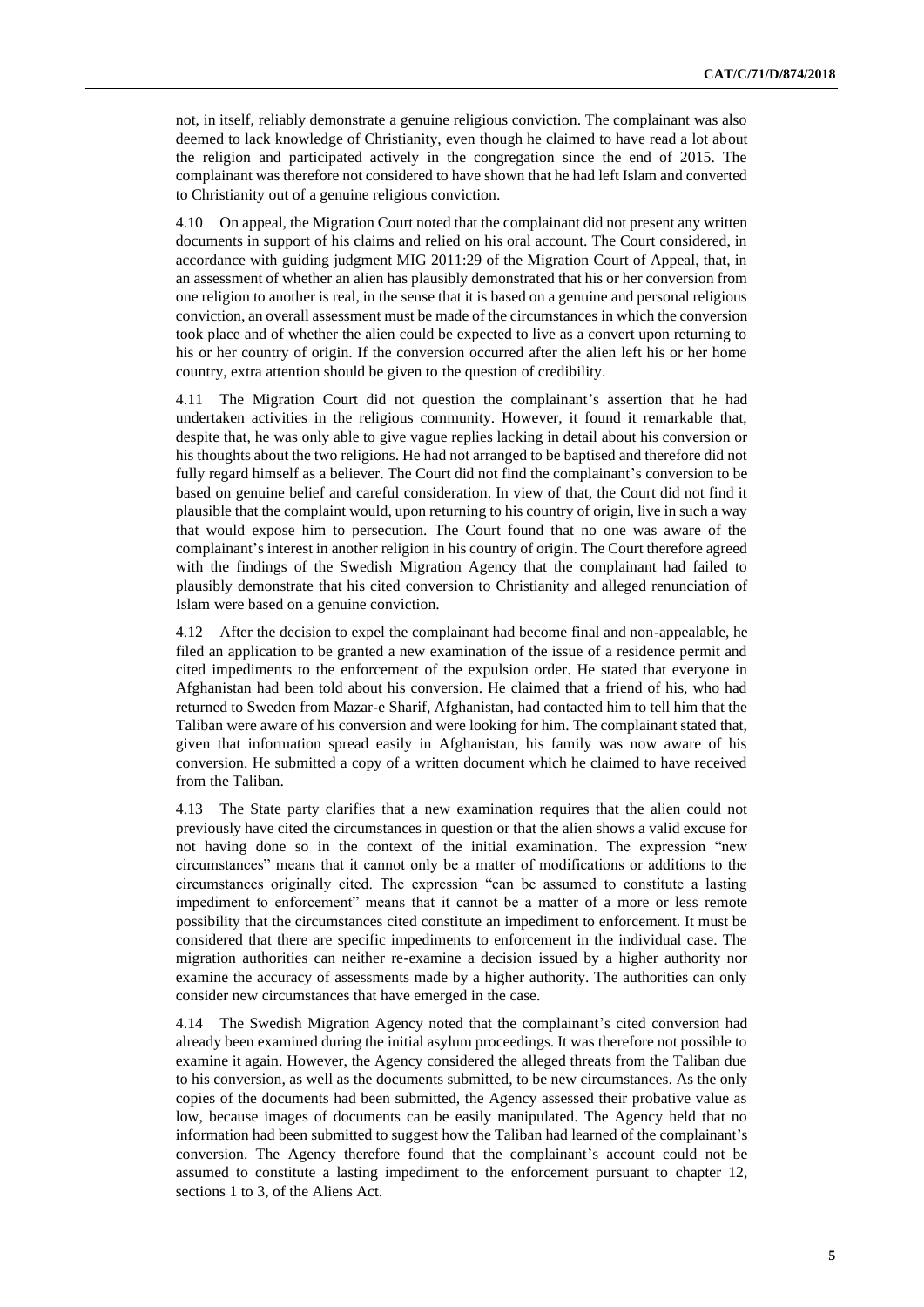4.15 In his appeal, the complainant stated that he had participated regularly in Bible courses with Jehovah's Witnesses since the second quarter of 2016 and had now been approved as a preacher who actively visited people from door to door and preached in public places to inform them about Christian teachings. As a result, it was generally known in the community, and especially among fellow Afghans and other Muslims, that he had converted and was a professing the Christian faith. He stated that he intended to continue to practise his religion and to participate in those activities irrespective of where he was. He transmitted a letter from a member of his congregation, who confirmed the complainant's sincerity and emphasised that Jehovah's Witnesses were not in the habit of assigning asylum seekers "Christian status" on humanitarian grounds, but set a high standard for people to qualify as active members and preachers.

4.16 The Migration Court noted that it had indeed emerged during the initial asylum proceedings that the complainant had been active and participated in religious activities, even though it was not established exactly what the activities were. The Court therefore considered that the cited impediments were modifications of, and supplements to, the complainant's previous statements about his religion and associated activities. The circumstances were therefore not new within the meaning of chapter 12, section 19, of the Aliens Act.

4.17 The Migration Court did consider as new evidence the complainant's claim that the Taliban was aware of his conversion and that he had received threats because of it. However, the Court shared the Swedish Migration Agency's assessment that the written document submitted was of low probative value. Moreover, the complainant's account in that regard was considered to be vague and lacking in detail. There was, for example, no explanation of how the Taliban had learned of the complainant's conversion. The cited information was therefore not sufficiently reliable to reach the standard of proof such that it could be assumed to constitute a risk of serious abuse of the kind referred to in chapter 12, sections 1 to 3, of the Aliens Act. The Court held that the new circumstances could not constitute a lasting impediment to enforcement within the meaning of chapter 12, section 19, of the Act.

4.18 The State party stresses that, considering that converting from one religion to another entails a great impact on a person's way of living, and considering the dangerous consequences that follow a conversion from Islam to Christianity in Afghanistan, the Swedish Migration Agency and the Migration Court concluded that the complainant's conversion did not appear to be based on a genuine and personal conviction. The complainant's account, as presented orally before the Agency and the Court, of the reasons for his conversion and what it meant to him personally was considered vague and lacking in substance. Furthermore, he was deemed to lack knowledge of the Christian religion, even though he claimed to have studied it for a long period of time. Against that background, the national migration authorities maintained that it had not been plausibly demonstrated that the complainant had reached a genuine and in-depth understanding of the Christian faith. He had therefore not plausibly demonstrated that he intended to live as a convert or proselytize upon his return to Afghanistan and thereby face a foreseeable, personal and real risk of being subjected to treatment in breach of the Convention.

4.19 The Government contends that nothing has emerged to indicate that the complainant has been ascribed a Christian belief in Afghanistan, which would constitute substantial grounds for believing that he would be subjected to a real risk of treatment contrary to article 3 of the Convention if returned to Afghanistan.

#### **Complainant's comments on the State party's observations on admissibility and the merits**

5.1 On 11 September 2019, the complainant submitted his comments on the State party's observations on admissibility and the merits. He claims that his statements as they emerge from the State party's own submissions, while brief, are credible and representative of the beliefs of the Jehovah's Witnesses. He points out that the assessment upon which the State party has continuously relied was made when he had not yet provided documentary support. He claims that the State party lacks sufficient understanding of the steps involved in becoming a baptized member of the Jehovah's Witnesses. He notes that the State party attaches no weight to the fact that the complainant is engaged in proselytizing activities. The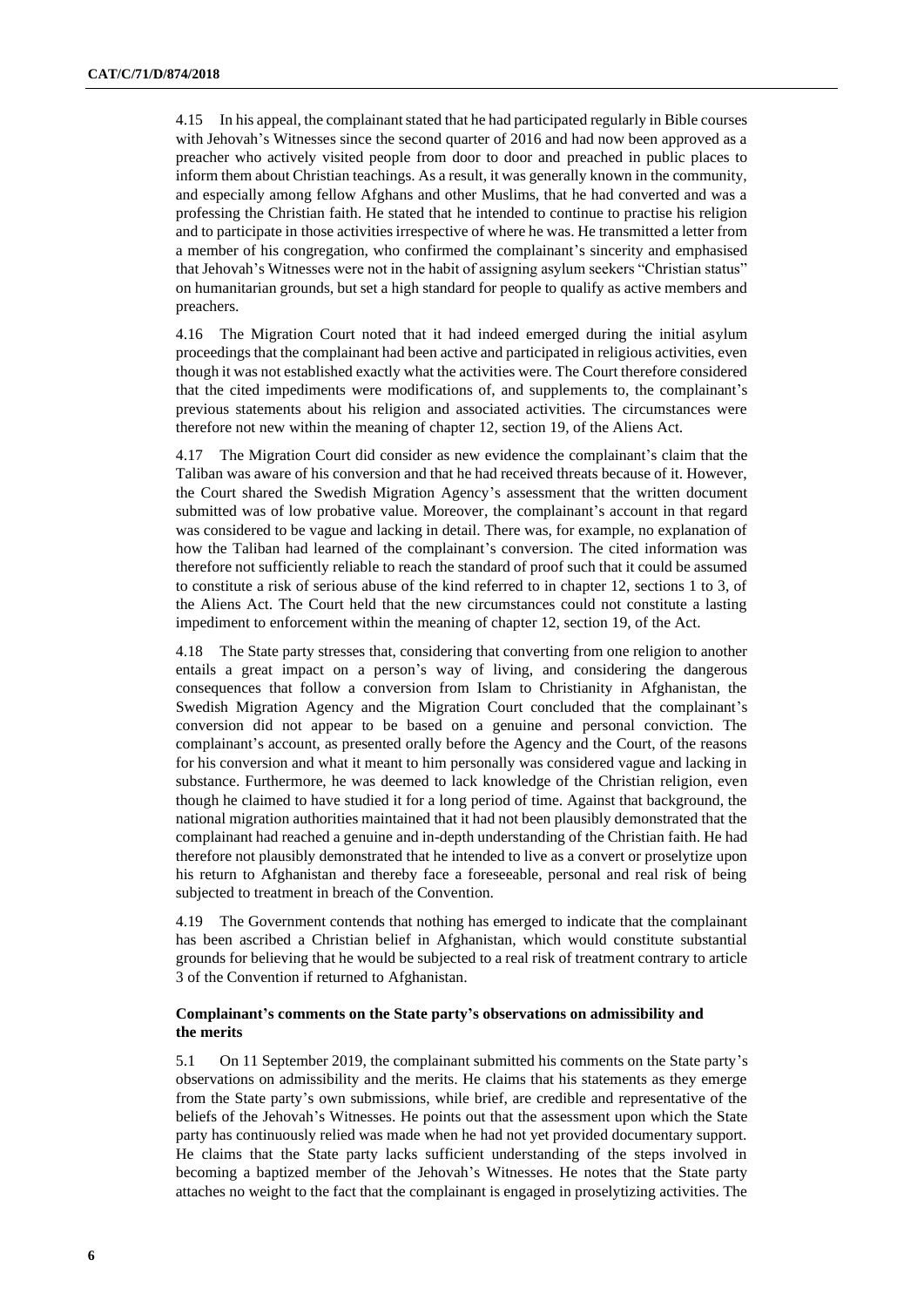complainant provides a letter of attestation from his congregation in support of his sincere belief and active religious practice.

5.2 The complainant notes that the State party repeatedly describes his account as vague and lacking in detail, without providing details as to what type of questions the complainant has failed to answer or what information he has failed to provide. The State party contends that the complainant has been unable to elaborate on the reasons for his conversion, but his statements, reflected in the Swedish Migration Agency's decision of 31 July 2017, although brief, grasp the essence of his convictions and are consistent with the Jehovah's Witnesses' beliefs.<sup>9</sup>

5.3 The complainant submits that, even though the State party eventually ceased questioning his participation in Jehovah's Witnesses' activities in general, his initial failure to provide documentary support has influenced the State party's assessment of his account as "vague". When he submitted supporting documents at a later stage, the Migration Court refused to consider them and rejected his appeal for re-examination.

5.4 The State party refers to the fact that the complainant was not baptised as evidence against his genuine conversion. In reality, Jehovah's Witnesses have strict requirements as to whom they baptise, and baptism is preceded by a period of rigorous studying. It is not uncommon to study the Bible for one or two years before qualifying for the status of unbaptized preacher. Several months more can pass before the person is baptised. The individual cannot arrange for the baptism. The State party showed a lack of knowledge about the specific procedures that Jehovah's Witnesses follow. The domestic authorities' assessment was therefore clearly arbitrary and amounted to a denial of justice. <sup>10</sup> In the Migration Court, the complainant confirmed that his conversion was in progress. He was baptised in October 2018.

5.5 The complainant submits that the State party attached little importance to his "participation in church activities" and did not distinguish proselytizing from any other activities. The fact that he is actively proselytizing from door to door was disregarded as being a mere modification of what had been stated previously and, as such, not meriting a reexamination. That ignorance with regard to the nature of the complainant's religious activities raises questions about the State party's claim that both the Swedish Migration Agency and the Migration Court had conducted thorough examinations of the complainant's case.

5.6 The complainant contends that proselytizing is a highly visible activity, which, in a unique way, poses a personal, foreseeable and real risk to the complainant. For the past 18 months, since March 2018, the complainant has spent many hours each month in such proselytizing work, together with his fellow Jehovah's Witnesses.

#### **State party's additional observations**

6.1 On 23 December 2019, the State party submitted additional observations indicating that the complainant's comments did not contain any new information and maintaining the position that it had expressed in its original observations of 26 April 2018.

6.2 The State party takes note of the complainant's claim that a thorough assessment of his alleged conversion to Christianity was not made. In that regard, the State party holds that the domestic authorities have thoroughly examined the complainant's allegations and evidence regarding his alleged conversion, as well as the general situation of converts in Afghanistan. However, the authorities concluded that the complainant lacked credibility regarding the genuineness of his alleged conversion, and they held that there was no evidence

<sup>9</sup> The statements referred to by the complainant include the following: "Violence and immoral valuations of people are the main reasons for your negative view of Islam."; "You have said that you have visited Jehovah's Witnesses in Sweden and that you have taken part in activities in that faith community. The biggest difference compared with Islam is that Christianity has a different view of morals and violence."; "You have said that you like Jehovah's Witnesses because that faith community advocates peace, calm, generosity and justice."

<sup>10</sup> See *G.K. v. Switzerland,* (CAT/C/30/D/219/2002).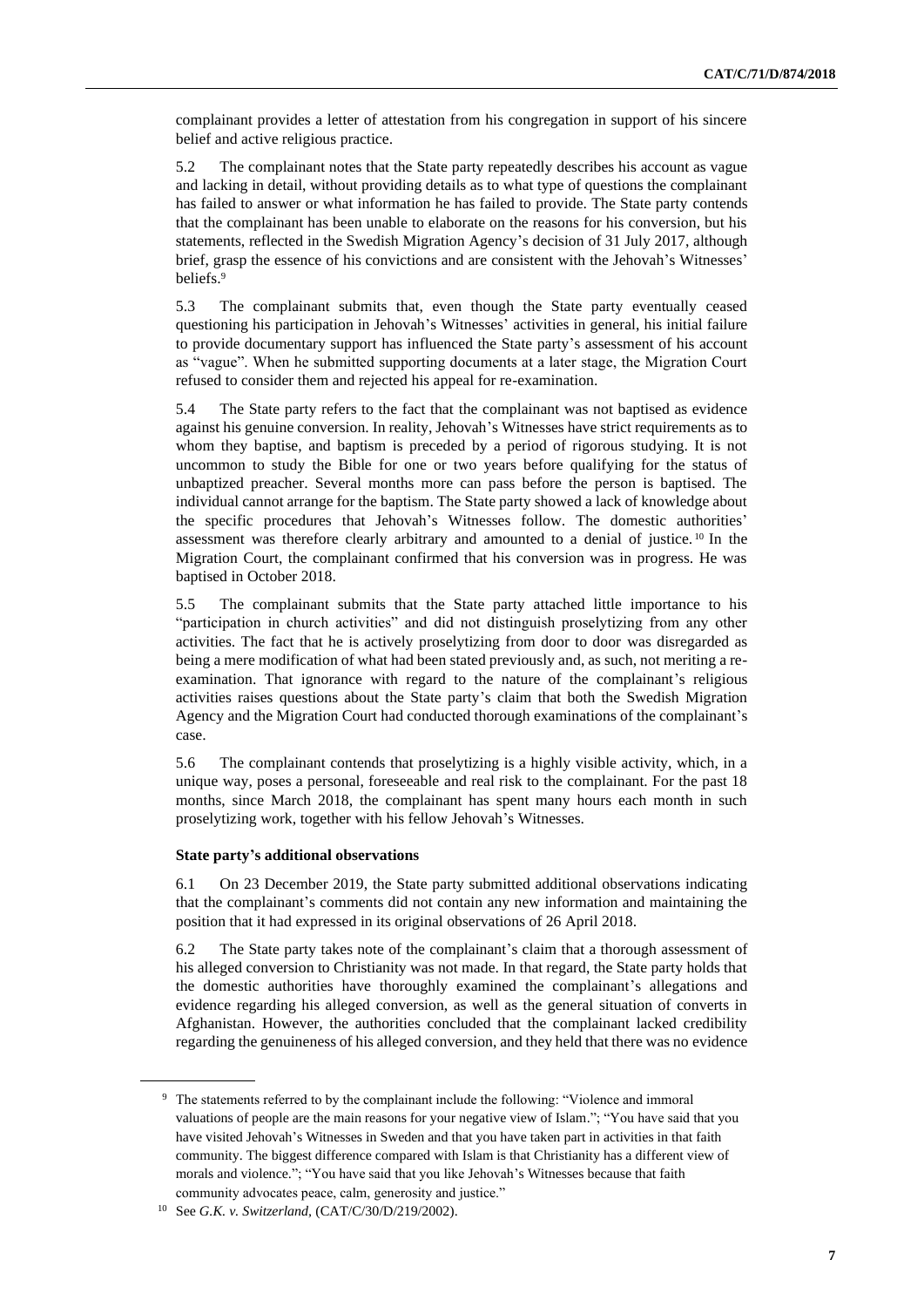that such a conversion would have come to the attention of the Afghan authorities. The complainant has failed to submit convincing arguments to show that the assessments of the domestic authorities of the facts and evidence, during both the ordinary proceedings and the subsequent application for a re-examination, were arbitrary. Furthermore, his claims that his alleged conversion in Sweden would have come to the attention of anyone in Afghanistan is speculative, given that it is not based on reliable or verifiable facts.

6.3 The State party maintains its position that there is no reason to conclude that the domestic rulings were inadequate or that the outcome of the domestic proceedings was in any way arbitrary or amounted to a denial of justice. The State party also maintains that the complainant's account and the facts relied on by him in the complaint are insufficient to conclude that the alleged risk of ill-treatment upon his return to Afghanistan meets the requirements of being foreseeable, real and personal. Consequently, an enforcement of the expulsion order would not, under the present circumstances, constitute a violation of Sweden's obligations under article 3 of the Convention.

#### **Issues and proceedings before the Committee**

#### *Consideration of admissibility*

7.1 Before considering any complaint submitted in a communication, the Committee must decide whether it is admissible under article 22 of the Convention. The Committee has ascertained, as it is required to do under article  $22(5)$  (a) of the Convention, that the same matter has not been and is not being examined under another procedure of international investigation or settlement.

7.2 The Committee recalls that, in accordance with article 22 (5) (b) of the Convention, it will not consider any complaint unless it has ascertained that all available domestic remedies have been exhausted. The Committee notes that, in the present case, the State party has not challenged the admissibility of the communication on those grounds. Accordingly, it considers that it is not precluded under article 22 (5) (b) of the Convention from examining the present communication.

7.3 The Committee notes that the State party has contested the admissibility of the communication on the grounds that the complainant's claims are insufficiently substantiated. In the light of the information on file and the arguments presented by the parties, the Committee considers that, for the purposes of admissibility, the complainant has sufficiently substantiated his claims, which raise substantive issues under article 3 of the Convention.

7.4 In the light of the above, and given that the Committee finds no further obstacles to admissibility, it declares the complaint submitted under article 3 of the Convention admissible and proceeds with its consideration of the merits.

#### *Consideration of the merits*

8.1 The Committee has considered the communication in the light of all the information made available to it by the parties, in accordance with article 22 (4) of the Convention.

8.2 In the present case, the issue before the Committee is whether the return of the complainant to Afghanistan would constitute a violation of the State party's obligation under article 3 of the Convention not to expel or to return (*refouler*) a person to another State where there are substantial grounds for believing that he or she would be in danger of being subjected to torture.

8.3 The Committee must assess whether there are substantial grounds for believing that the complainant would be personally at risk of being subjected to torture or other cruel, inhuman or degrading treatment or punishment upon removal to Afghanistan. In assessing that risk, the Committee must take into account all relevant considerations, pursuant to article 3 (2) of the Convention, including the existence of a consistent pattern of gross, flagrant or mass violations of human rights in the country of return. The Committee recalls that the aim of the assessment is to establish whether the individual concerned would be personally at a foreseeable and real risk of being subjected to torture or other ill-treatment in the country to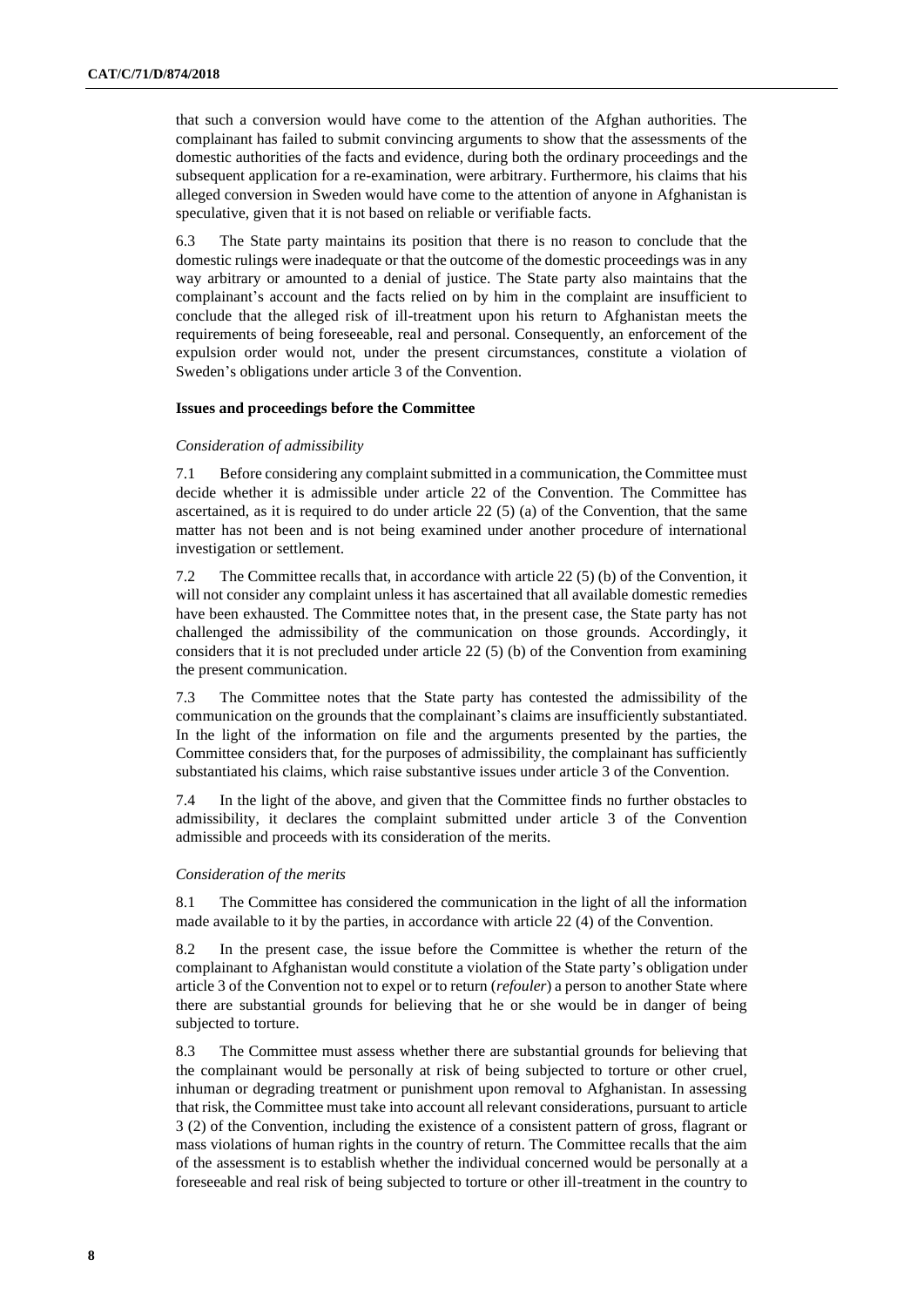which he or she would be returned.<sup>11</sup> It follows that the existence of a pattern of gross, flagrant or mass violations of human rights in a country does not as such constitute a sufficient reason for determining that a particular person would be in danger of being subjected to torture on return to that country; additional grounds must be adduced to show that the individual concerned would be personally at risk. Conversely, the absence of a consistent pattern of flagrant violations of human rights does not mean that a person might not be subjected to torture in his or her specific circumstances.<sup>12</sup>

8.4 The Committee recalls its general comment No. 4 (2017) on the implementation of article 3 in the context of article 22, according to which the non-refoulement obligation exists whenever there are substantial grounds for believing that the person concerned would be in danger of being subjected to torture in a State to which he or she is facing deportation, either as an individual or as a member of a group that may be at risk of being tortured in the State of destination. The Committee recalls that substantial grounds exist whenever the risk of torture is foreseeable, personal, present and real.<sup>13</sup> Indications of personal risk may include, but are not limited to: (a) the complainant's ethnic background; (b) political affiliation or political activities of the complainant or the complainant's family members; (c) arrest or detention without guarantee of a fair treatment and trial; (d) incommunicado detention or other form of arbitrary and illegal detention in the country of origin; and (e) religious affiliation.<sup>14</sup>

8.5 The Committee recalls that the burden of proof is upon the complainant, who must present an arguable case, namely, submit arguments showing that the danger of being subjected to torture is foreseeable, present, personal and real. However, when the complainant is in a situation where he or she cannot elaborate on his or her case, for instance when the complainant has demonstrated that he or she has no possibility of obtaining documentation relating to his or her allegation of torture or is deprived of his or her liberty, the burden of proof is reversed and it is up to the State party concerned to investigate the allegations and verify the information on which the complaint is based.<sup>15</sup> The Committee also recalls that it gives considerable weight to findings of fact made by organs of the State party concerned, however, it is not bound by such findings and will make a free assessment of the information available to it in accordance with article 22 (4) of the Convention, taking into account all the circumstances relevant to each case.<sup>16</sup>

8.6 In assessing the risk of torture in the present case, the Committee takes note of the complainant's allegations that, as a Christian convert and an active proselytizer of Christianity, he risks being subjected to torture and possible death by the Afghan authorities and the Taliban if returned to Afghanistan. The Committee also takes note of the complainant's argument that the Swedish authorities' assessment of his claims was arbitrary and deficient and that the State party had failed to assess in substance his proselytizing activities.

8.7 The Committee takes note of the State party's argument that the complainant had ample opportunity to explain the relevant facts and circumstances in support of his claim and to argue his case, orally as well as in writing, before the migration authorities regarding his alleged grounds for asylum protection as a Christian convert. It also takes note of the State party's argument that the domestic authorities questioned the sincerity of the complainant's conversion after a thorough investigation of his claims and came to the conclusion that his conversion was not genuine and that he could not be expected to continue his Christian activities upon return to Afghanistan. The Committee further takes note of the State party's observations that the complainant's claims about the threat received in relation to his conversion from the Taliban have been assessed and found not to be credible by the domestic authorities. The Committee notes that the explanation by the State party that the matter of

<sup>11</sup> See, inter alia, *X v. Switzerland* (CAT/C/53/D/470/2011).

<sup>12</sup> See, inter alia, *S.K. and others v. Sweden* (CAT/C/54/D/550/2013), para. 7.3.

<sup>&</sup>lt;sup>13</sup> Committee's General comment No. 4 (2017) on the implementation of article 3 in the context of article 22, para. 11.

<sup>14</sup> Ibid., para. 45.

<sup>15</sup> Ibid., para. 38.

<sup>16</sup> Ibid., para. 50.